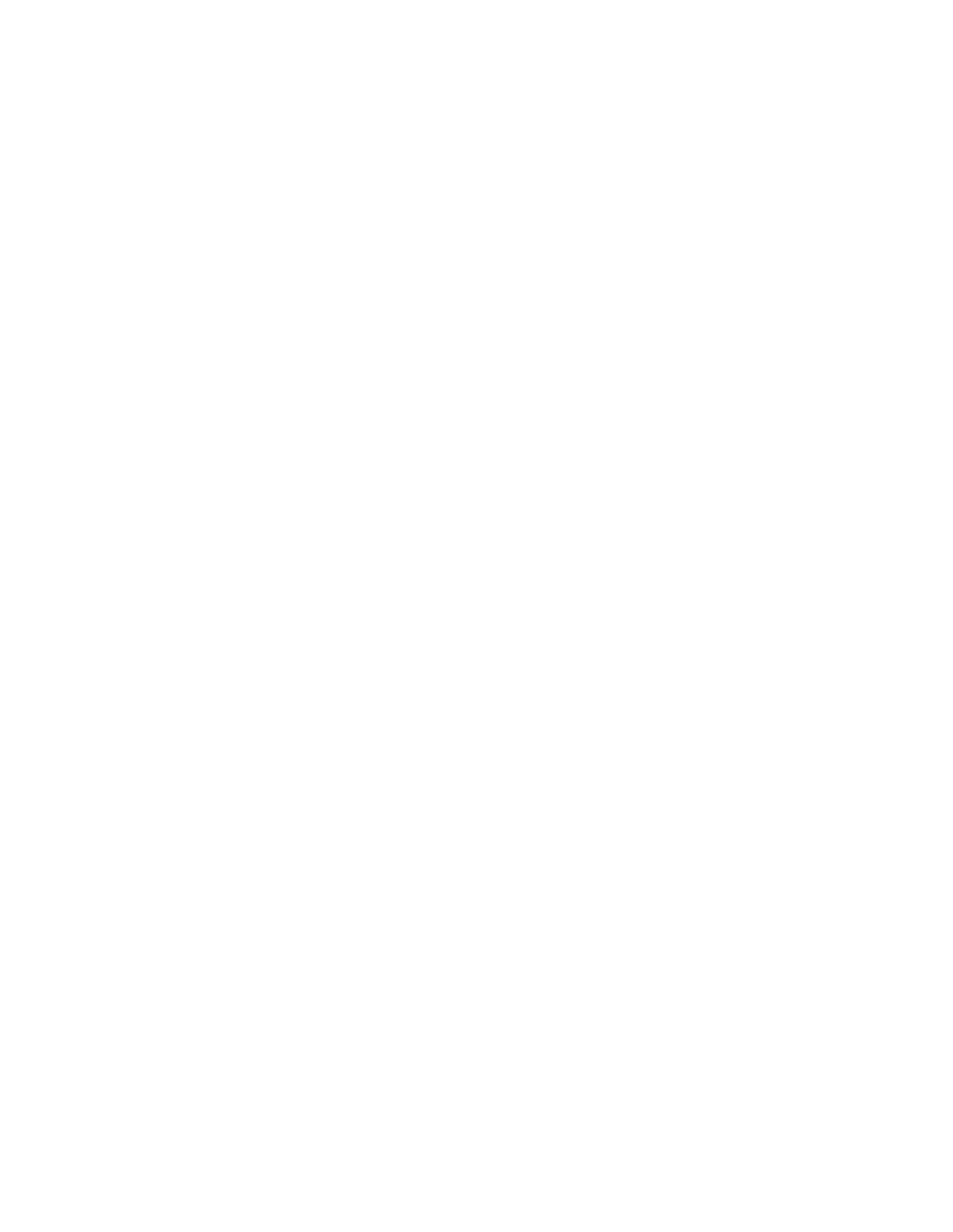# **SUBSTITUTE SENATE BILL 5266** \_\_\_\_\_\_\_\_\_\_\_\_\_\_\_\_\_\_\_\_\_\_\_\_\_\_\_\_\_\_\_\_\_\_\_\_\_\_\_\_\_\_\_\_\_\_\_

\_\_\_\_\_\_\_\_\_\_\_\_\_\_\_\_\_\_\_\_\_\_\_\_\_\_\_\_\_\_\_\_\_\_\_\_\_\_\_\_\_\_\_\_\_\_\_

Passed Legislature - 1991 Regular Session

**State of Washington 52nd Legislature 1991 Regular Session By** Senate Committee on Law & Justice (originally sponsored by Senators Thorsness, McMullen, Owen and A. Smith).

Read first time February 19, 1991.

 AN ACT Relating to motor vehicles; amending RCW 7.68.035, 46.16.710, 46.20.021, 46.20.207, 46.20.291, 46.65.020, 46.90.300, and 46.90.300; reenacting and amending RCW 46.20.342; repealing RCW 46.29.625 and 46.65.090; prescribing penalties; and providing an effective date.

BE IT ENACTED BY THE LEGISLATURE OF THE STATE OF WASHINGTON:

 **Sec. 1.** RCW 7.68.035 and 1989 c 252 s 29 are each amended to read as follows:

 (1) Whenever any person is found guilty in any superior court of having committed a crime, except as provided in subsection (2) of this section, there shall be imposed by the court upon such convicted person a penalty assessment. The assessment shall be in addition to any other penalty or fine imposed by law and shall be one hundred dollars for each case or cause of action that includes one or more convictions of a felony or gross misdemeanor and seventy-five dollars for any case or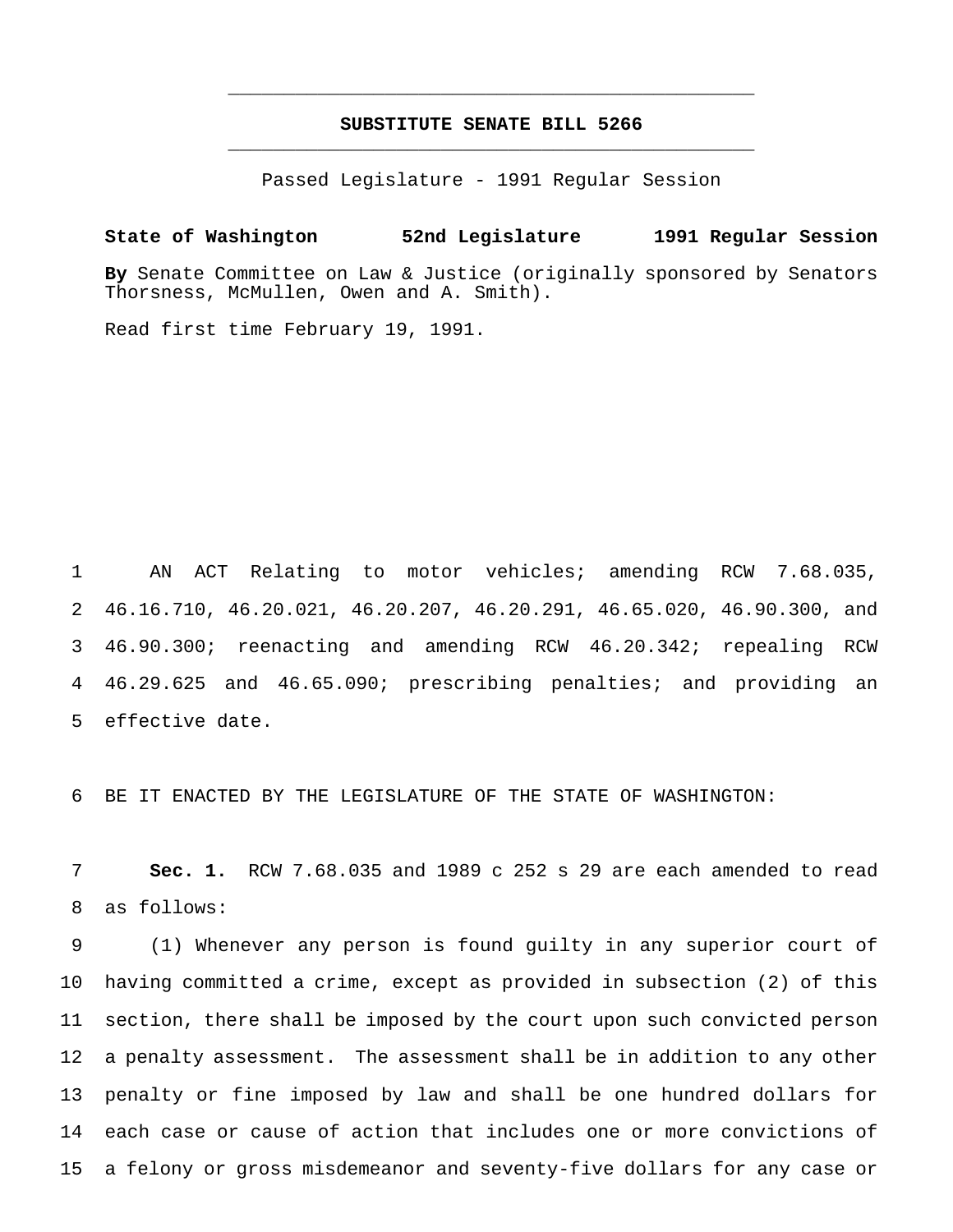cause of action that includes convictions of only one or more misdemeanors.

 (2) The assessment imposed by subsection (1) of this section shall not apply to motor vehicle crimes defined in Title 46 RCW except those defined in the following sections: RCW 46.61.520, 46.61.522, 6 46.61.024, 46.52.090, 46.70.140,  $((46.65.090, 46.61.502, 46.61.504, 46.61.504, 46.61.504, 46.61.504)$  46.52.100, 46.20.410, 46.52.020, 46.10.130, 46.09.130, 46.61.525, 46.61.685, 46.61.530, 46.61.500, 46.61.015, 46.52.010, 46.44.180, 46.10.090(2), and 46.09.120(2).

 (3) Whenever any person accused of having committed a crime posts bail in superior court pursuant to the provisions of chapter 10.19 RCW and such bail is forfeited, there shall be deducted from the proceeds of such forfeited bail a penalty assessment, in addition to any other penalty or fine imposed by law, equal to the assessment which would be applicable under subsection (1) of this section if the person had been convicted of the crime.

 (4) Such penalty assessments shall be paid by the clerk of the superior court to the county treasurer who shall monthly transmit the money as provided in RCW 10.82.070. Each county shall deposit not less than one and seventy-five one-hundredths percent of the money it retains under RCW 10.82.070 and chapter 3.62 RCW and all money it receives under subsection (8) of this section into a fund maintained exclusively for the support of comprehensive programs to encourage and facilitate testimony by the victims of crimes and witnesses to crimes. A program shall be considered "comprehensive" only after approval of the department upon application by the county prosecuting attorney. The department shall approve as comprehensive only programs which:

 (a) Provide comprehensive services to victims and witnesses of all types of crime with particular emphasis on serious crimes against persons and property. It is the intent of the legislature to make SSB 5266.SL p. 2 of 16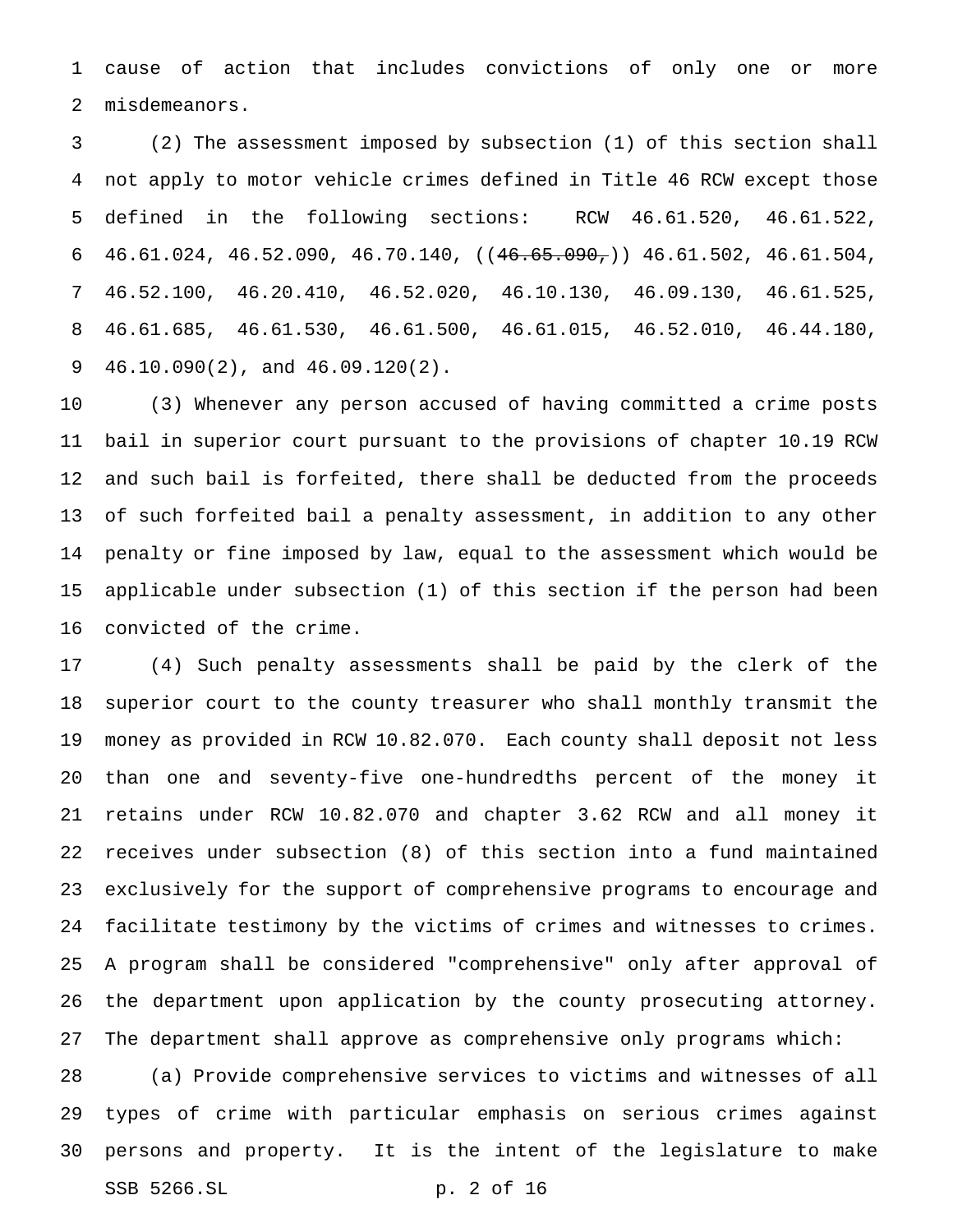funds available only to programs which do not restrict services to victims or witnesses of a particular type or types of crime and that such funds supplement, not supplant, existing local funding levels;

 (b) Are administered by the county prosecuting attorney either directly through the prosecuting attorney's office or by contract between the county and agencies providing services to victims of crime; (c) Make a reasonable effort to inform the known victim or his surviving dependents of the existence of this chapter and the procedure for making application for benefits;

 (d) Assist victims in the restitution and adjudication process; and (e) Assist victims of violent crimes in the preparation and presentation of their claims to the department of labor and industries under this chapter.

 Before a program in any county west of the Cascade mountains is submitted to the department for approval, it shall be submitted for review and comment to each city within the county with a population of more than one hundred fifty thousand. The department will consider if the county's proposed comprehensive plan meets the needs of crime victims in cases adjudicated in municipal, district or superior courts and of crime victims located within the city and county.

 (5) Upon submission to the department of a letter of intent to adopt a comprehensive program, the prosecuting attorney shall retain the money deposited by the county under subsection (4) of this section until such time as the county prosecuting attorney has obtained approval of a program from the department. Approval of the comprehensive plan by the department must be obtained within one year of the date of the letter of intent to adopt a comprehensive program. The county prosecuting attorney shall not make any expenditures from the money deposited under subsection (4) of this section until approval of a comprehensive plan by the department. If a county prosecuting

p. 3 of 16 SSB 5266.SL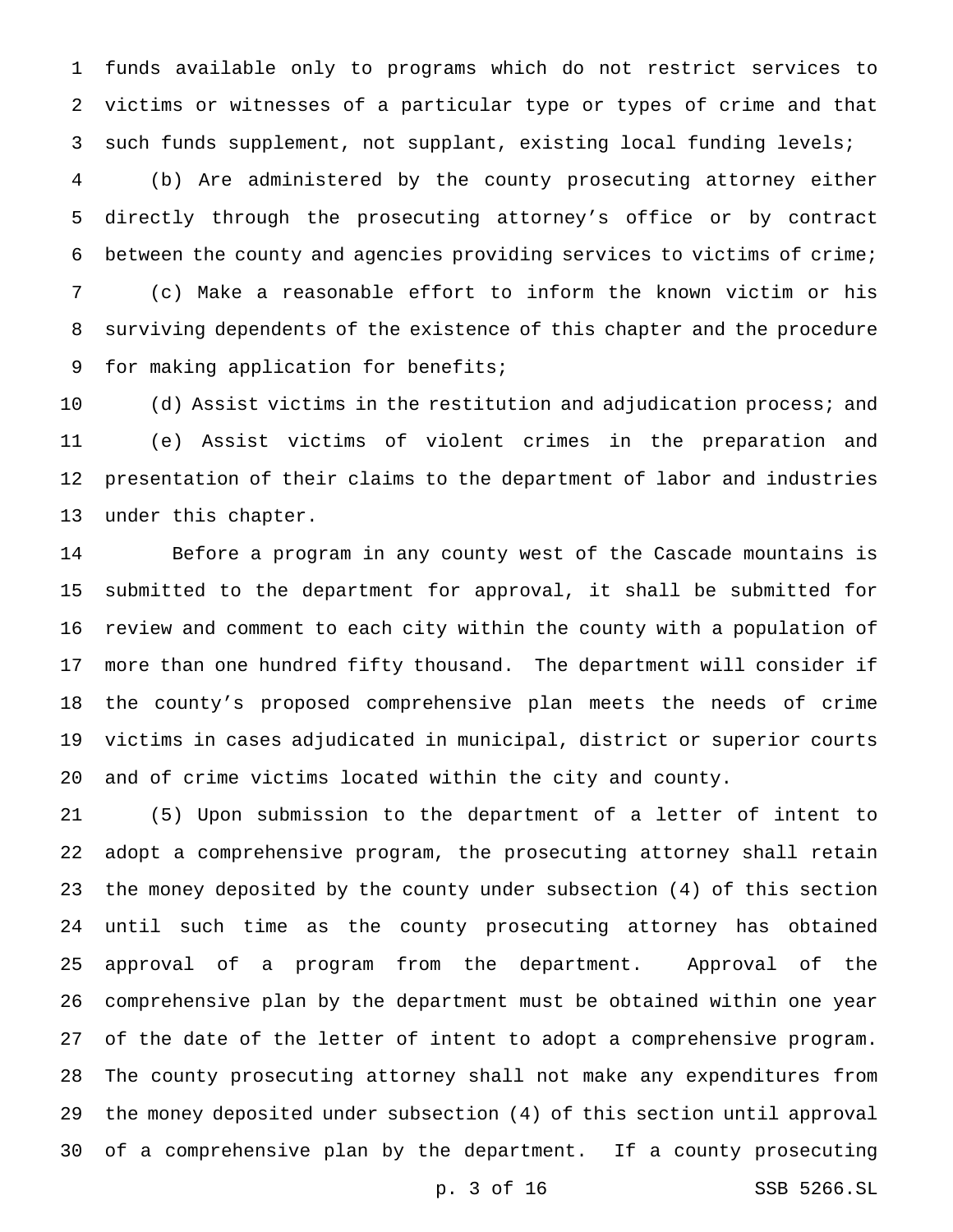attorney has failed to obtain approval of a program from the department under subsection (4) of this section or failed to obtain approval of a comprehensive program within one year after submission of a letter of intent under this section, the county treasurer shall monthly transmit one hundred percent of the money deposited by the county under subsection (4) of this section to the state treasurer for deposit in the public safety and education account established under RCW 43.08.250.

 (6) County prosecuting attorneys are responsible to make every reasonable effort to insure that the penalty assessments of this chapter are imposed and collected.

 (7) Penalty assessments under this section shall also be imposed in juvenile offense dispositions under Title 13 RCW. Upon motion of a party and a showing of good cause, the court may modify the penalty assessment in the disposition of juvenile offenses under Title 13 RCW. (8) Every city and town shall transmit monthly one and seventy-five one-hundredths percent of all money, other than money received for parking infractions, retained under RCW 3.46.120, 3.50.100, and 35.20.220 to the county treasurer for deposit as provided in subsection (4) of this section.

 **Sec. 2.** RCW 46.16.710 and 1987 c 388 s 2 are each amended to read as follows:

 (1) At the time of arrest for a violation of RCW 46.20.021, 24 46.20.342(1), <u>or</u> 46.20.420, ((<del>or 46.65.090,</del>)) the arresting officer shall confiscate the Washington state vehicle registration of the vehicle being driven by the arrested person. The officer shall mark the vehicle's Washington state license plates in accordance with procedures prescribed by the Washington state patrol. Marked license plates shall be clearly distinguishable from any other authorized SSB 5266.SL p. 4 of 16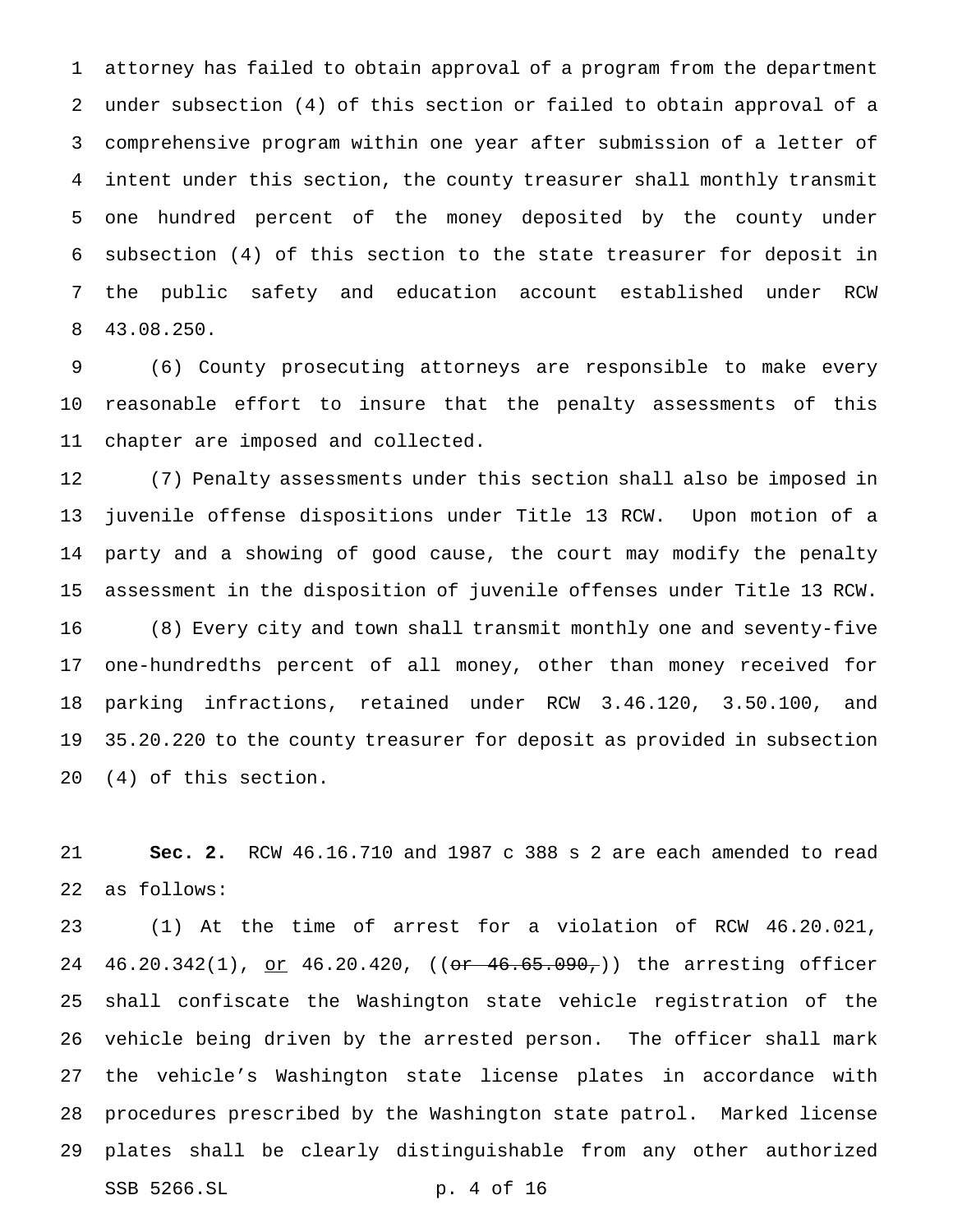plates. Upon confiscation of the vehicle registration, the arresting officer shall, on behalf of the department, serve notice in accordance with RCW 46.16.730 of the department's intention to cancel the vehicle registration in accordance with RCW 46.16.720. The officer shall immediately replace any confiscated vehicle registration with a temporary registration that expires sixty days after the arrest, or at the time the department's cancellation is sustained at a hearing conducted under RCW 46.16.740, whichever occurs first. The provisions of this subsection may be used only when the arresting officer has determined that the arrested driver is a registered owner of the vehicle.

 (2) After confiscation under subsection (1) of this section, the arresting officer shall promptly transmit to the department, together with the confiscated vehicle registration, a sworn report indicating that the officer had reasonable grounds to believe that the arrested driver was driving in violation of RCW 46.20.342(1).

 (3) Any officer who sees a vehicle being operated with marked license plates may stop the vehicle for the sole purpose of ascertaining whether the driver of the vehicle is operating it in 20 violation of RCW 46.20.021, 46.20.342, or 46.20.420((<del>, or 46.65.090</del>)). Nothing in this section prohibits the arrest of a person for an offense if an officer has probable cause to believe the person has committed the offense.

 **Sec. 3.** RCW 46.20.021 and 1990 c 250 s 33 are each amended to read as follows:

 (1) No person, except as expressly exempted by this chapter, may drive any motor vehicle upon a highway in this state unless the person has a valid driver's license issued under the provisions of this chapter. A violation of this subsection is a misdemeanor and is a

p. 5 of 16 SSB 5266.SL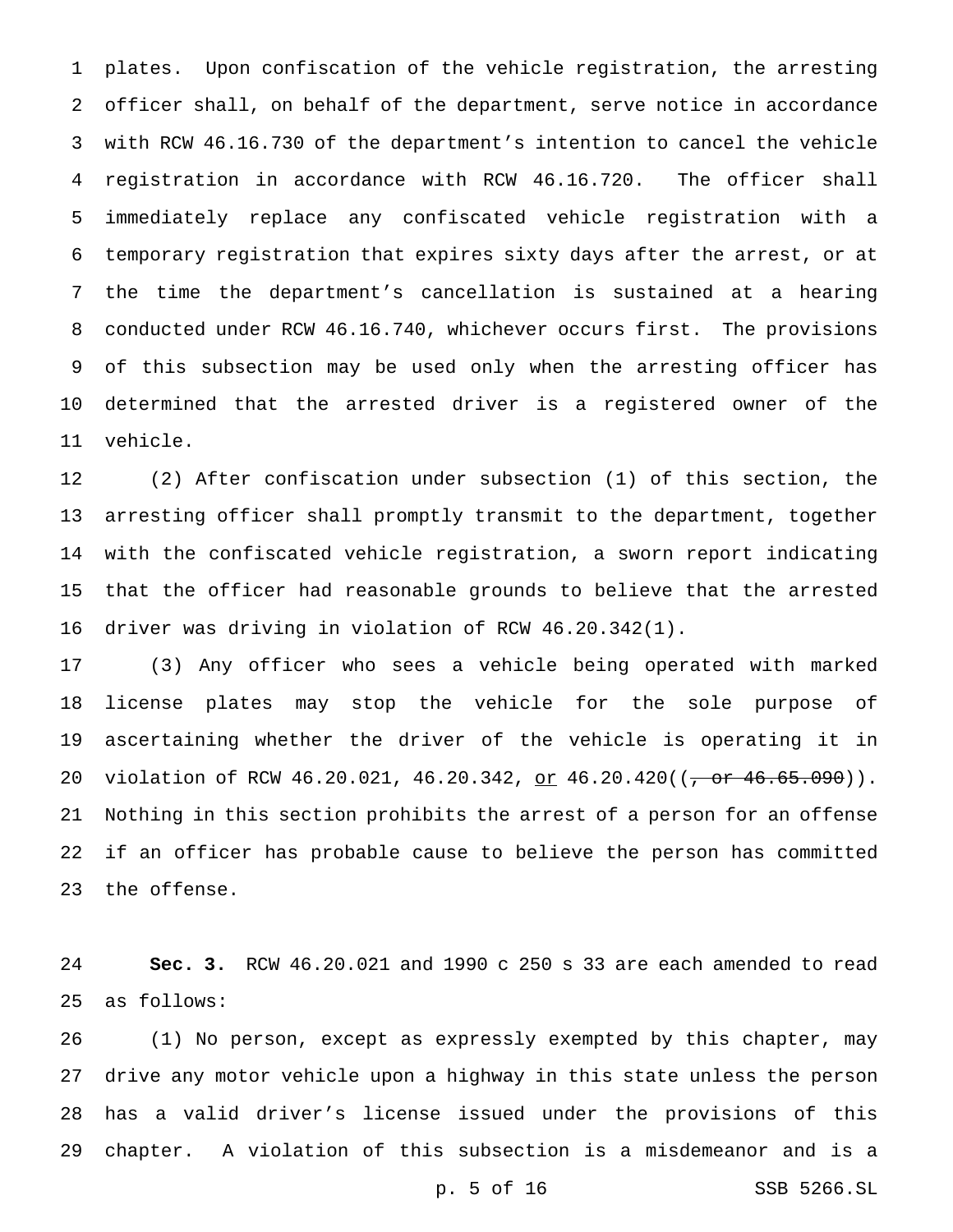lesser included offense within the offenses described in RCW 2 46.20.342(1)( $(\tau)$ ) or 46.20.420( $(\tau$  and 46.65.090)).

 (2) No person shall receive a driver's license unless and until he or she surrenders to the department all valid driver's licenses in his or her possession issued to him or her by any other jurisdiction. The department shall establish a procedure to invalidate the surrendered photograph license and return it to the person. The invalidated license, along with the valid temporary Washington driver's license provided for in RCW 46.20.055(3), shall be accepted as proper identification. The department shall notify the issuing department that the licensee is now licensed in a new jurisdiction. No person shall be permitted to have more than one valid driver's license at any time.

 (3) Any person licensed as a driver under this chapter may exercise the privilege thereby granted upon all streets and highways in this state and shall not be required to obtain any other license to exercise such privilege by any county, municipal or local board, or body having authority to adopt local police regulations.

 **Sec. 4.** RCW 46.20.207 and 1965 ex.s. c 121 s 20 are each amended to read as follows:

21 (1) The department is ((hereby)) authorized to cancel any driver's license upon determining that the licensee was not entitled to the 23 issuance ((thereof hereunder)) of the license, or that ((said)) the 24 licensee failed to give the required or correct information in his or 25 her application, or that the licensee is incompetent to drive a motor vehicle for any of the reasons under RCW 46.20.031(5) and (8).

 (2) Upon such cancellation, the licensee must surrender the license so canceled to the department.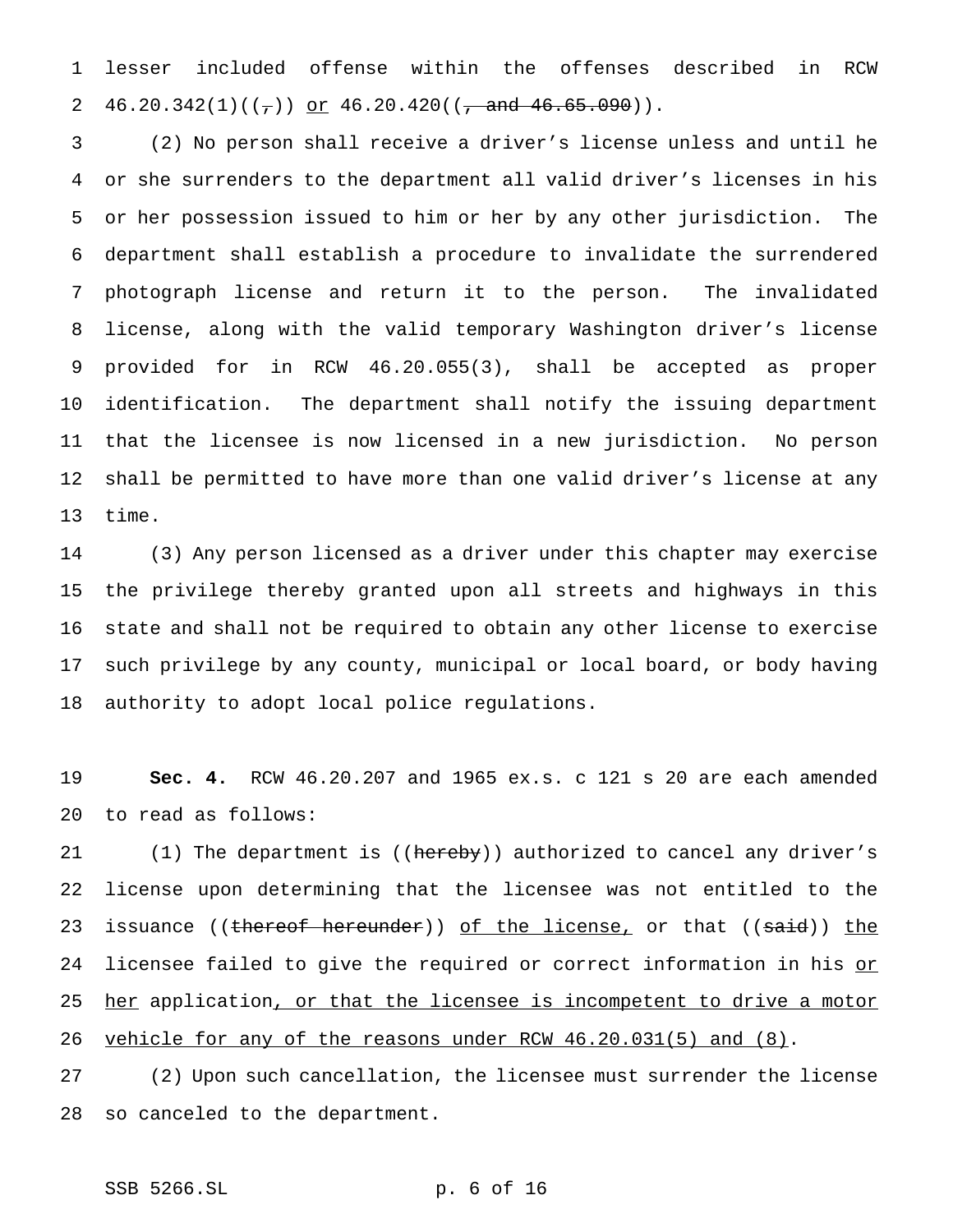1 **Sec. 5.** RCW 46.20.291 and 1980 c 128 s 12 are each amended to read 2 as follows:

3  $((+1))$  The department is ((hereby)) authorized to suspend the 4 license of a driver upon a showing by its records or other sufficient 5 evidence that the licensee:

6 ( $(\overline{\{a\}})$ ) (1) Has committed an offense for which mandatory revocation 7 or suspension of license is provided by law;

8 (((b)) (2) Has, by reckless or unlawful operation of a motor 9 vehicle, caused or contributed to an accident resulting in death or 10 injury to any person or serious property damage;

 $((+e))$   $(3)$  Has been convicted of offenses against traffic regulations governing the movement of vehicles, or found to have committed traffic infractions, with such frequency as to indicate a disrespect for traffic laws or a disregard for the safety of other persons on the highways;

16 ( $(\overline{\{d\}})$ )  $\underline{4}$  Is incompetent to drive a motor vehicle for any of the 17 reasons enumerated in subsection( $(s)$ )  $(4)((-\frac{5}{6})$  and  $(8))$  of RCW 18 46.20.031; or

19  $((+e))$  (5) Has committed one of the prohibited practices relating 20 to drivers' licenses defined in RCW 46.20.336.

21 **Sec. 6.** RCW 46.20.342 and 1990 c 250 s 47 and 1990 c 210 s 5 are 22 each reenacted and amended to read as follows:

23 (1) It is unlawful for any person ((who)) to drive((s)) a motor 24 vehicle in this state while that person is in a suspended or revoked 25 status or when his or her privilege  $((\texttt{so}))$  to  $((\texttt{do}))$  drive is suspended 26 or revoked in this or any other state ((<del>or when his or her policy of</del> 27 insurance or bond, when required under this title, has been canceled or 28 terminated, is guilty of a gross misdemeanor, except that)) . Any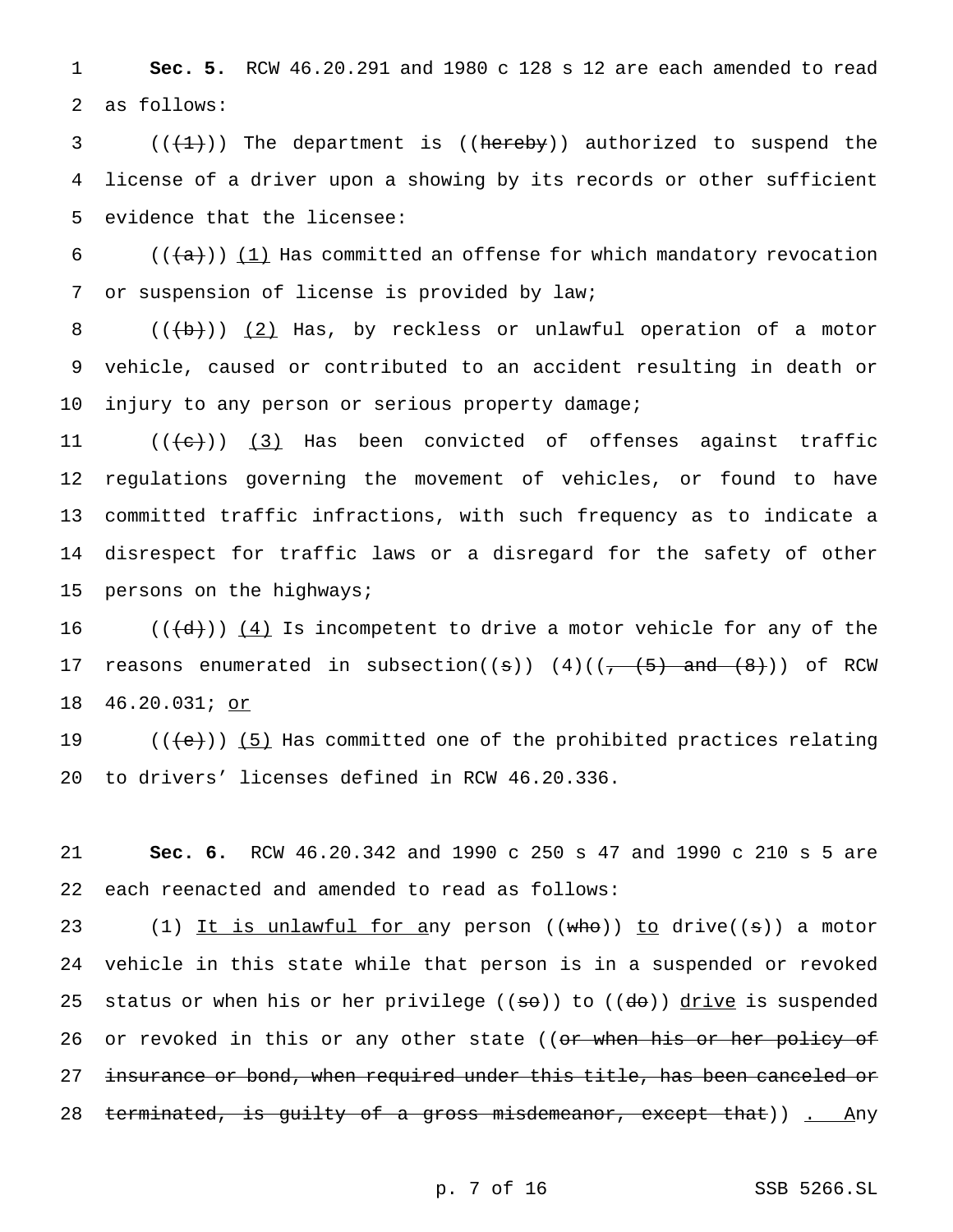person who has a valid Washington driver's license is not guilty of a violation of this section.

 (a) A person found to be an habitual offender under chapter 46.65 RCW, who violates this section while an order of revocation issued under chapter 46.65 RCW prohibiting such operation is in effect, is guilty of driving while license suspended or revoked in the first degree, a gross misdemeanor. Upon the first such conviction, the 8 person shall be punished by imprisonment for not less than ten days. 9 Upon the second conviction, the person shall be punished by 10 imprisonment for not less than ninety days. Upon the third or subsequent conviction, the person shall be punished by imprisonment for 12 not less than one year. If the person is also convicted of the offense defined in RCW 46.61.502 or 46.61.504, when both convictions arise from the same event, the minimum sentence of confinement shall be not less than ninety days. The minimum sentence of confinement required shall 16 not be suspended or deferred. A conviction under this subsection does 17 not prevent a person from petitioning for reinstatement as provided by RCW 46.65.080.

 (b) A person who violates this section while an order of suspension or revocation prohibiting such operation is in effect and while the person is not eligible to reinstate his or her driver's license or 22 driving privilege, other than for a suspension for the reasons described in (c) of this subsection, is guilty of driving while license suspended or revoked in the second degree, a gross misdemeanor. This subsection applies when a person's driver's license or driving privilege has been suspended or revoked by reason of:

 (i) A conviction of a felony in the commission of which a motor 28 vehicle was used;

(ii) A previous conviction under this section;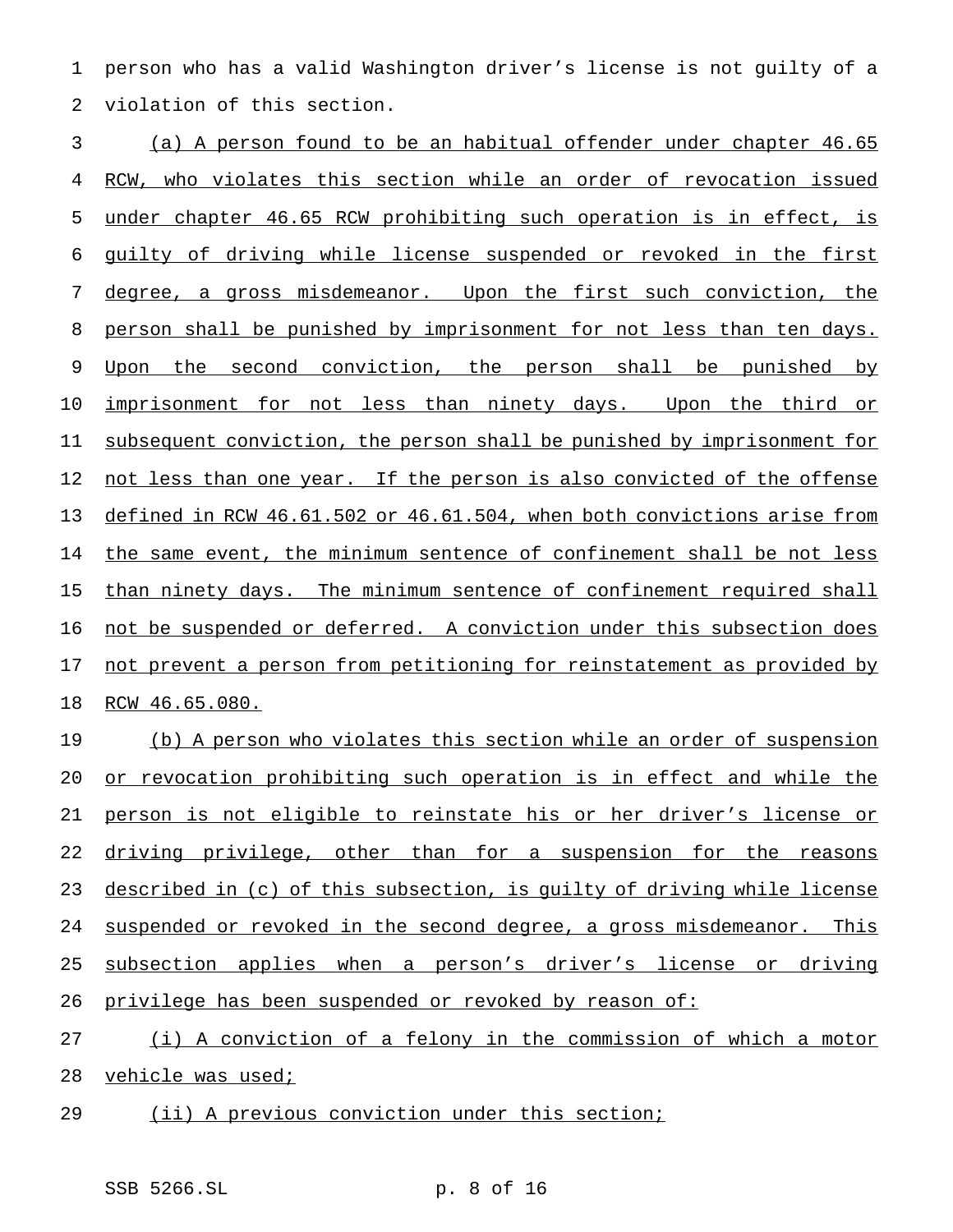(iii) A notice received by the department from a court or diversion unit as provided by RCW 46.20.265, relating to a minor who has committed, or who has entered a diversion unit concerning an offense relating to alcohol, legend drugs, controlled substances, or imitation controlled substances; (iv) A conviction of RCW 46.20.410, relating to the violation of restrictions of an occupational driver's license; (v) A conviction of RCW 46.20.420, relating to the operation of a 9 motor vehicle with a suspended or revoked license; (vi) A conviction of RCW 46.52.020, relating to duty in case of 11 injury to or death of a person or damage to an attended vehicle; (vii) A conviction of RCW 46.61.024, relating to attempting to elude pursuing police vehicles; (viii) A conviction of RCW 46.61.500, relating to reckless driving; (ix) A conviction of RCW 46.61.502 or 46.61.504, relating to a person under the influence of intoxicating liquor or drugs; (x) A conviction of RCW 46.61.520, relating to vehicular homicide; (xi) A conviction of RCW 46.61.522, relating to vehicular assault; (xii) A conviction of RCW 46.61.530, relating to racing of vehicles 20 on highways; (xiii) A conviction of RCW 46.61.685, relating to leaving children in an unattended vehicle with motor running; (xiv) A conviction of RCW 46.64.048, relating to attempting, aiding, abetting, coercing, and committing crimes; or (xv) An administrative action taken by the department under chapter 46.20 RCW. (c) A person who violates this section when his or her driver's license or driving privilege is, at the time of the violation, suspended or revoked solely because (i) the person must furnish proof of satisfactory progress in a required alcoholism or drug treatment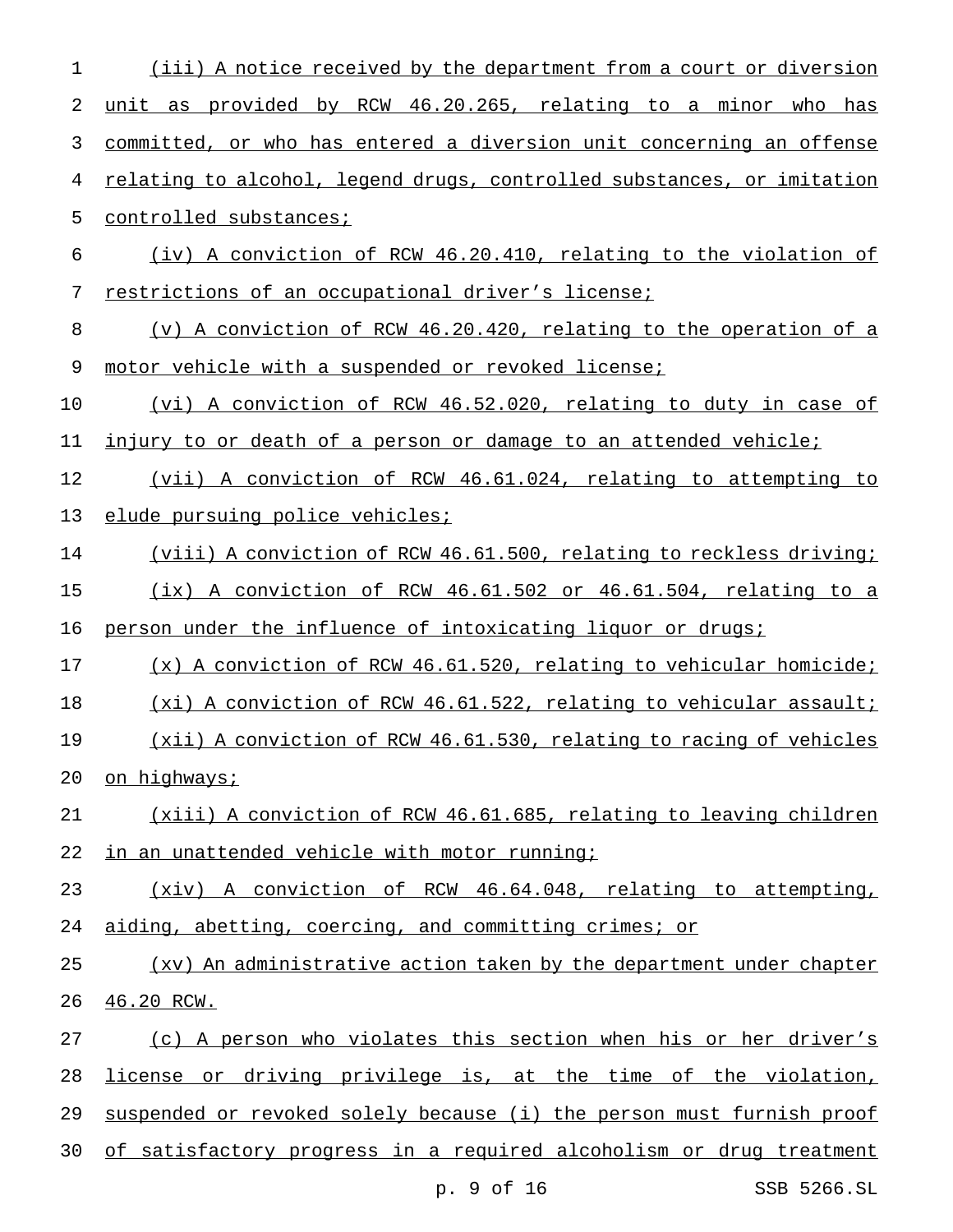program, (ii) the person must furnish proof of financial responsibility for the future as provided by chapter 46.29 RCW, (iii) the person has failed to comply with the provisions of chapter 46.29 RCW relating to uninsured accidents, or (iv) the person has committed an offense in 5 <u>another state that, if committed in this state, would not be grounds</u> for the suspension or revocation of the person's driver's license, or any combination of (i) through (iv), is guilty of driving while license suspended or revoked in the third degree, a misdemeanor.

9 (2) ((Except as otherwise provided in this subsection,)) Upon receiving a record of conviction of any person or upon receiving an order by any juvenile court or any duly authorized court officer of the 12 conviction of any juvenile under this section ((upon a charge of 13 driving a vehicle while the license or privilege of the person is under suspension, the department shall extend the period of the suspension for an additional like period and if the conviction was upon a charge 16 of driving while a license was revoked)), the department shall:

17 (a) For a conviction of driving while revoked in the first degree, 18 as provided by subsection  $(1)(a)$  of this section, extend the period of 19 administrative revocation imposed under chapter 46.65 RCW for an additional period of one year from and after the date the person would otherwise have been entitled to apply for a new license or have his or her driving privilege restored; or

 (b) For a conviction of driving while suspended or revoked in the 24 second degree, as provided by subsection  $(1)(b)$  of this section, not issue a new license or restore the driving privilege for an additional period of one year from and after the date the person would otherwise have been entitled to apply for a new license or have his or her 28 driving privilege restored((. The department shall)); or

29 (c) Not  $(50)$  extend the period of suspension or revocation if the conviction was under subsection (1)(c) of this section. If the

SSB 5266.SL p. 10 of 16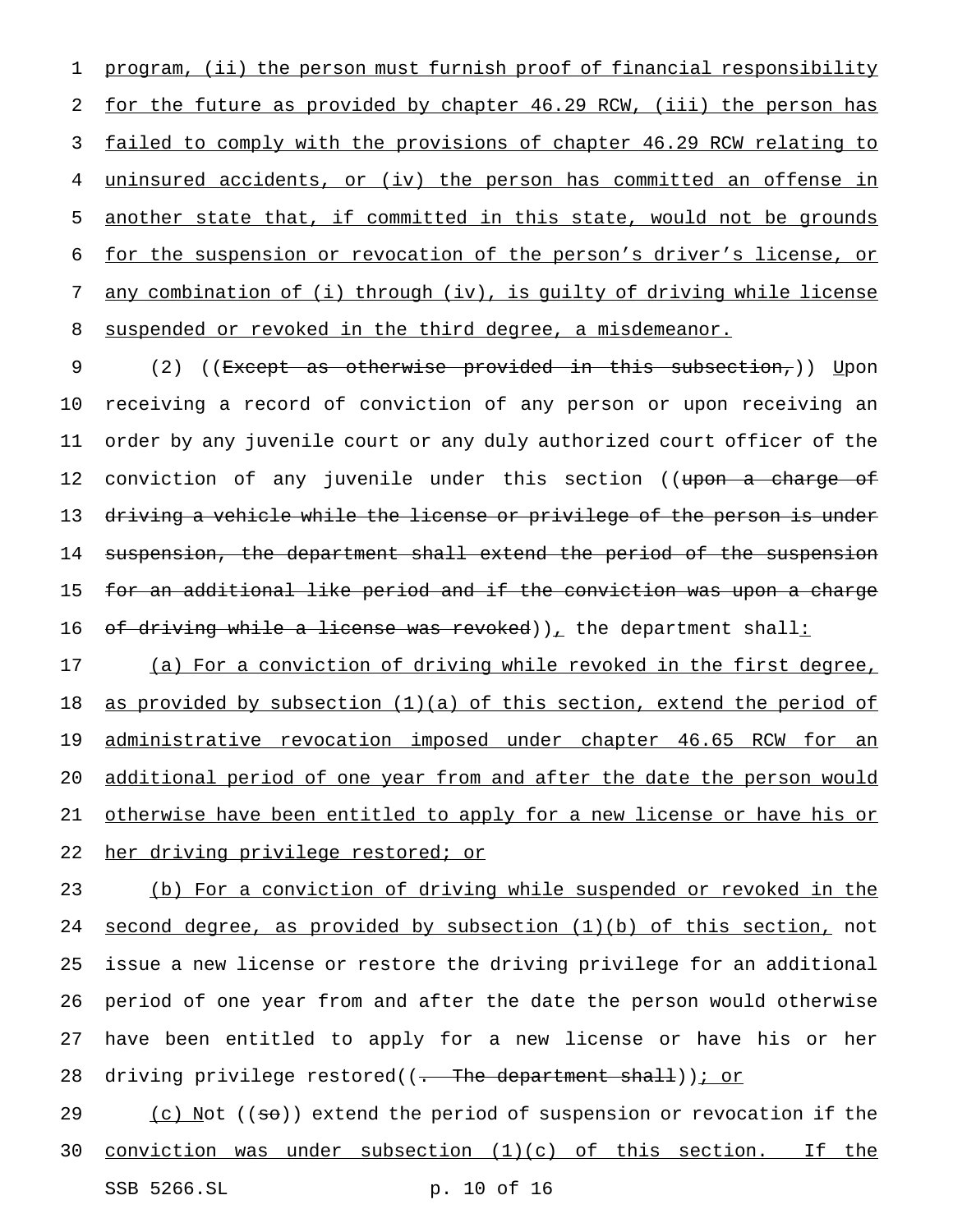conviction was under subsection (1)(a) or (b) of this section and the 2 court recommends against the extension and  $($  :

3  $(\alpha)$ )) the convicted person has obtained a valid driver's license(( $\div$ or

 (b) The department determines that the convicted person has demonstrated proof of future financial responsibility as provided for in chapter 46.29 RCW, and, if the suspension or revocation was the 8 result of a violation of RCW 46.61.502 or 46.61.504, that the person is making satisfactory progress in any required alcoholism treatment 10 program)), the period of suspension shall not be extended.

 **Sec. 7.** RCW 46.65.020 and 1983 c 164 s 7 are each amended to read as follows:

 As used in this chapter, unless a different meaning is plainly required by the context, an habitual offender means any person, resident or nonresident, who has accumulated convictions or findings that the person committed a traffic infraction as defined in RCW 46.20.270, or, if a minor, has violations recorded with the department of licensing, for separate and distinct offenses as described in either subsection (1) or (2) below committed within a five-year period, as evidenced by the records maintained in the department of licensing: PROVIDED, That where more than one described offense is committed within a six-hour period such multiple offenses shall, on the first such occasion, be treated as one offense for the purposes of this chapter:

 (1) Three or more convictions, singularly or in combination, of the following offenses:

(a) Vehicular homicide as defined in RCW 46.61.520;

(b) Vehicular assault as defined in RCW 46.61.522;

p. 11 of 16 SSB 5266.SL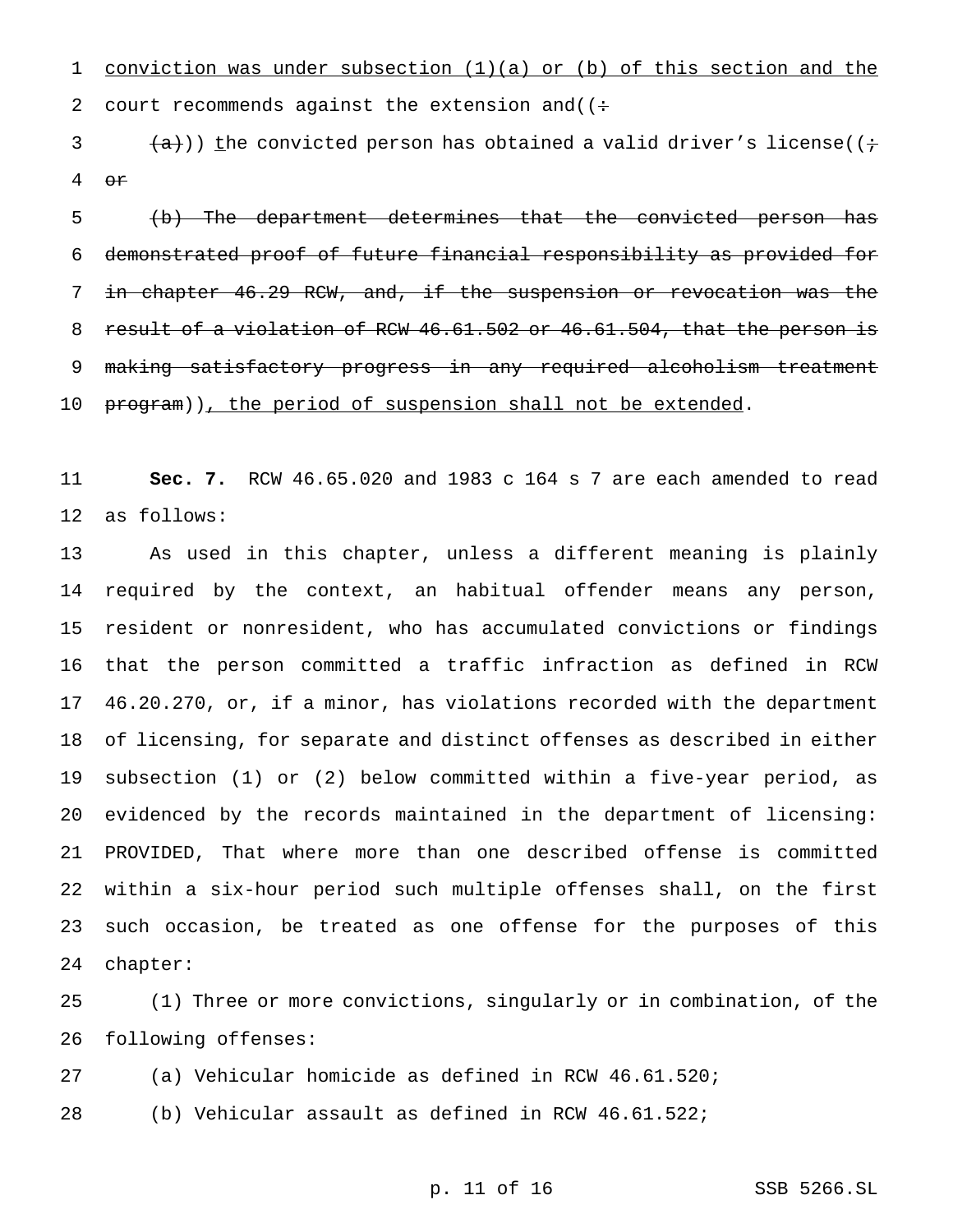(c) Driving or operating a motor vehicle while under the influence 2 of intoxicants or drugs;

 (d) Driving a motor vehicle while his or her license, permit, or privilege to drive has been suspended or revoked as defined in RCW 5  $46.20.342(1)(b)$ ;

 (e) Failure of the driver of any vehicle involved in an accident resulting in the injury or death of any person or damage to any vehicle which is driven or attended by any person to immediately stop such vehicle at the scene of such accident or as close thereto as possible and to forthwith return to and in every event remain at, the scene of such accident until he has fulfilled the requirements of RCW 46.52.020; (f) Reckless driving as defined in RCW 46.61.500;

 (g) Being in physical control of a motor vehicle while under the influence of intoxicating liquor or any drug as defined in RCW 46.61.504; or

 (h) Attempting to elude a pursuing police vehicle as defined in RCW 46.61.024;

 (2) Twenty or more convictions or findings that the person committed a traffic infraction for separate and distinct offenses, singularly or in combination, in the operation of a motor vehicle that are required to be reported to the department of licensing other than the offenses of driving with an expired driver's license and not having a driver's license in the operator's immediate possession. Such convictions or findings shall include those for offenses enumerated in subsection (1) of this section when taken with and added to those offenses described herein but shall not include convictions or findings for any nonmoving violation. No person may be considered an habitual offender under this subsection unless at least three convictions have occurred within the three hundred sixty-five days immediately preceding the last conviction.

SSB 5266.SL p. 12 of 16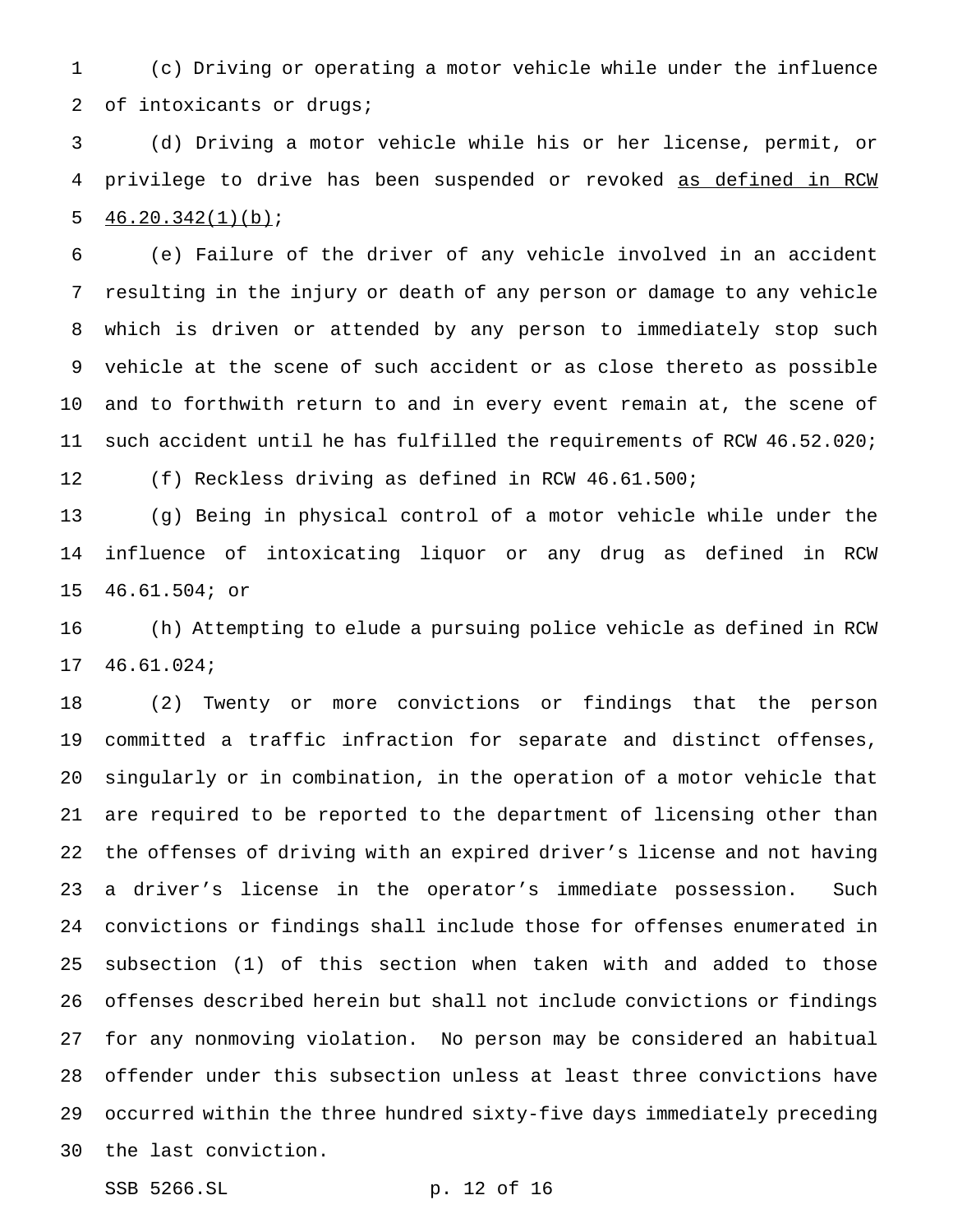The offenses included in subsections (1) and (2) of this section are deemed to include offenses under any valid town, city, or county ordinance substantially conforming to the provisions cited in subsections (1) and (2) or amendments thereto, and any federal law, or any law of another state, including subdivisions thereof, substantially conforming to the aforesaid state statutory provisions.

 **Sec. 8.** RCW 46.90.300 and 1990 c 250 s 78 are each amended to read as follows:

 The following sections of the Revised Code of Washington as now or hereafter amended are hereby adopted by reference as a part of this chapter in all respects as though such sections were set forth herein in full: RCW 46.12.070, 46.12.080, 46.12.101, 46.12.102, 46.12.260, 46.12.300, 46.12.310, 46.12.320, 46.12.330, 46.12.340, 46.12.350, 46.12.380, 46.16.010, 46.16.011, 46.16.025, 46.16.028, 46.16.030, 46.16.088, 46.16.135, 46.16.140, 46.16.145, 46.16.170, 46.16.180, 46.16.240, 46.16.260, 46.16.290, 46.16.381, 46.16.390, 46.16.500, 46.16.505, 46.16.710, 46.20.021, 46.20.022, 46.20.025, 46.20.027, 46.20.031, 46.20.041, 46.20.045, 46.20.190, 46.20.220, 46.20.308, 46.20.336, 46.20.342, 46.20.343, 46.20.344, 46.20.391, 46.20.394, 46.20.410, 46.20.420, 46.20.430, 46.20.435, 46.20.440, 46.20.500, 46.20.510, 46.20.550, 46.20.750, 46.29.605, ((46.29.625,)) 46.32.060, 46.32.070, 46.37.010, 46.37.020, 46.37.030, 46.37.040, 46.37.050, 46.37.060, 46.37.070, 46.37.080, 46.37.090, 46.37.100, 46.37.110, 46.37.120, 46.37.130, 46.37.140, 46.37.150, 46.37.160, 46.37.170, 46.37.180, 46.37.184, 46.37.185, 46.37.186, 46.37.187, 46.37.188, 46.37.190, 46.37.196, 46.37.200, 46.37.210, 46.37.215, 46.37.220, 46.37.230, 46.37.240, 46.37.260, 46.37.270, 46.37.280, 46.37.290, 46.37.300, 46.37.310, 46.37.340, 46.37.351, 46.37.360, 46.37.365, 46.37.369, 46.37.375, 46.37.380, 46.37.390, 46.37.400, 46.37.410,

p. 13 of 16 SSB 5266.SL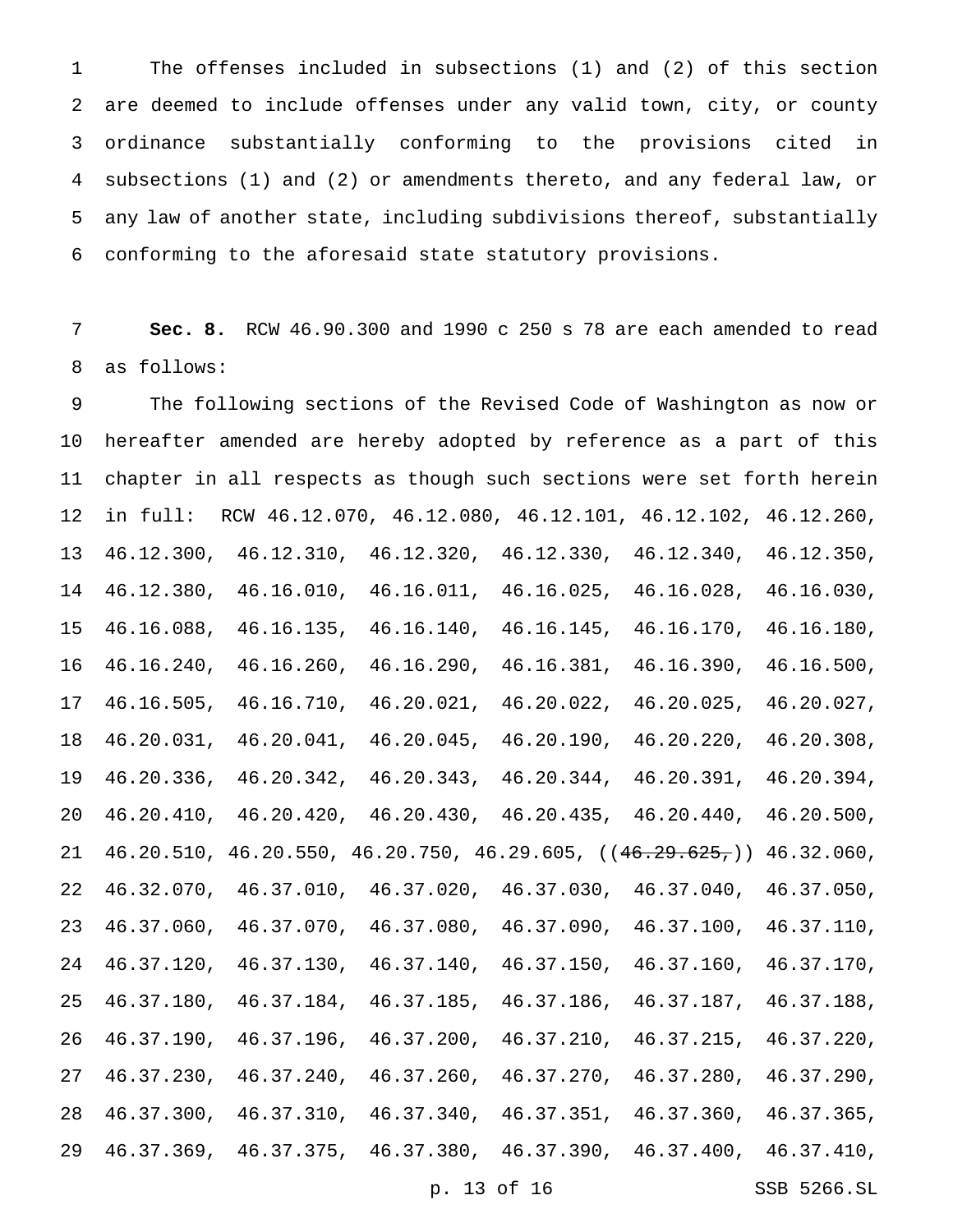|               | 1 46.37.420, 46.37.425, 46.37.430, 46.37.440, 46.37.450, 46.37.460,           |  |  |
|---------------|-------------------------------------------------------------------------------|--|--|
|               | 2 46.37.465, 46.37.467, 46.37.480, 46.37.490, 46.37.500, 46.37.510,           |  |  |
|               | 3 46.37.513, 46.37.517, 46.37.520, 46.37.522, 46.37.523, 46.37.524,           |  |  |
|               | 4 46.37.525, 46.37.527, 46.37.528, 46.37.529, 46.37.530, 46.37.535,           |  |  |
|               | 5 46.37.537, 46.37.539, 46.37.540, 46.37.550, 46.37.560, 46.37.570,           |  |  |
|               | $6$ 46.37.590, 46.37.600, 46.37.610, 46.44.010, 46.44.020, 46.44.030,         |  |  |
|               | 7 46.44.034, 46.44.036, 46.44.037, 46.44.041, 46.44.042, 46.44.047,           |  |  |
|               | 8 46.44.050, 46.44.060, 46.44.070, 46.44.090, 46.44.091, 46.44.092,           |  |  |
|               | 9 46.44.093, 46.44.095, 46.44.096, 46.44.100, 46.44.120, 46.44.130,           |  |  |
|               | 10 46.44.140, 46.44.170, 46.44.173, 46.44.175, 46.44.180, 46.48.170,          |  |  |
|               | 11 46.52.010, 46.52.020, 46.52.030, 46.52.040, 46.52.070, 46.52.080,          |  |  |
|               | 12  46.52.088,  46.52.090,  46.52.100, $((46.65.090, 46.79.120, \text{ and})$ |  |  |
| 13 46.80.010. |                                                                               |  |  |

 **Sec. 9.** RCW 46.90.300 and 1989 c 178 s 28 are each amended to read as follows:

 The following sections of the Revised Code of Washington as now or hereafter amended are hereby adopted by reference as a part of this chapter in all respects as though such sections were set forth herein in full: RCW 46.12.070, 46.12.080, 46.12.101, 46.12.102, 46.12.260, 46.12.300, 46.12.310, 46.12.320, 46.12.330, 46.12.340, 46.12.350, 46.12.380, 46.16.010, 46.16.011, 46.16.025, 46.16.028, 46.16.030, 46.16.088, 46.16.135, 46.16.140, 46.16.145, 46.16.170, 46.16.180, 46.16.240, 46.16.260, 46.16.290, 46.16.381, 46.16.390, 46.16.500, 46.16.505, 46.16.710, 46.20.021, 46.20.022, 46.20.025, 46.20.027, 46.20.031, 46.20.041, 46.20.045, 46.20.190, 46.20.220, 46.20.308, 46.20.336, 46.20.342, 46.20.343, 46.20.344, 46.20.391, 46.20.394, 46.20.410, ((46.20.416,)) 46.20.420, 46.20.430, 46.20.435, 46.20.500, 28 46.20.510, 46.20.550,  $((46.20.599,))$  46.20.750, 46.29.605, ((46.29.625,)) 46.32.060, 46.32.070, 46.37.010, 46.37.020, 46.37.030, SSB 5266.SL p. 14 of 16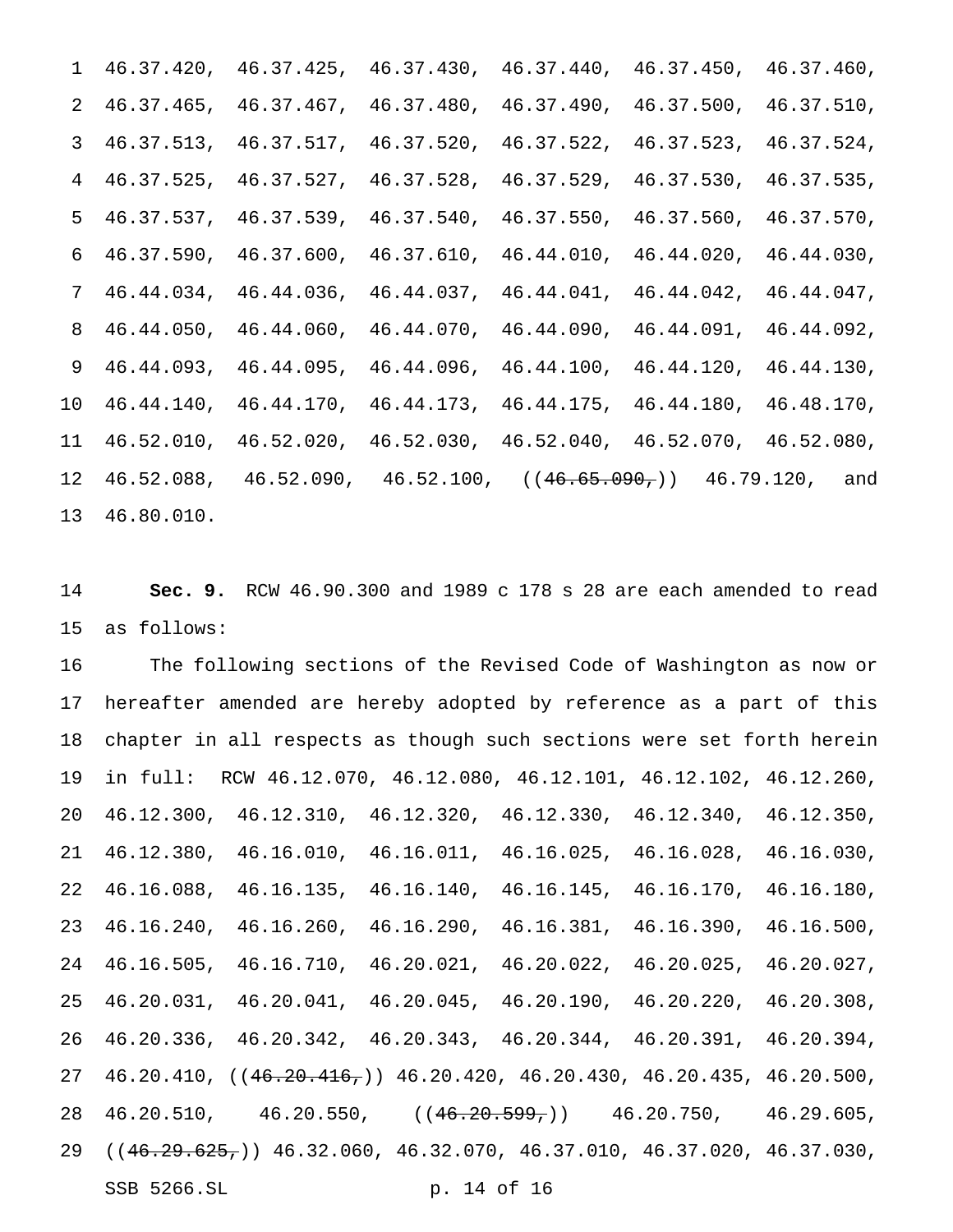| 1    | 46.37.040, | 46.37.050,                                                              | 46.37.060, | 46.37.070, | 46.37.080, | 46.37.090, |  |
|------|------------|-------------------------------------------------------------------------|------------|------------|------------|------------|--|
| 2    | 46.37.100, | 46.37.110,                                                              | 46.37.120, | 46.37.130, | 46.37.140, | 46.37.150, |  |
| 3    | 46.37.160, | 46.37.170,                                                              | 46.37.180, | 46.37.184, | 46.37.185, | 46.37.186, |  |
| 4    | 46.37.187, | 46.37.188,                                                              | 46.37.190, | 46.37.196, | 46.37.200, | 46.37.210, |  |
| 5    | 46.37.215, | 46.37.220,                                                              | 46.37.230, | 46.37.240, | 46.37.260, | 46.37.270, |  |
| 6    | 46.37.280, | 46.37.290,                                                              | 46.37.300, | 46.37.310, | 46.37.340, | 46.37.351, |  |
| 7    | 46.37.360, | 46.37.365,                                                              | 46.37.369, | 46.37.375, | 46.37.380, | 46.37.390, |  |
| 8    | 46.37.400, | 46.37.410,                                                              | 46.37.420, | 46.37.425, | 46.37.430, | 46.37.440, |  |
| 9    | 46.37.450, | 46.37.460,                                                              | 46.37.465, | 46.37.467, | 46.37.480, | 46.37.490, |  |
| $10$ | 46.37.500, | 46.37.510,                                                              | 46.37.513, | 46.37.517, | 46.37.520, | 46.37.522, |  |
| 11   | 46.37.523, | 46.37.524,                                                              | 46.37.525, | 46.37.527, | 46.37.528, | 46.37.529, |  |
| 12   | 46.37.530, | 46.37.535,                                                              | 46.37.537, | 46.37.539, | 46.37.540, | 46.37.550, |  |
| 13   | 46.37.560, | 46.37.570,                                                              | 46.37.590, | 46.37.600, | 46.37.610, | 46.44.010, |  |
| 14   | 46.44.020, | 46.44.030,                                                              | 46.44.034, | 46.44.036, | 46.44.037, | 46.44.041, |  |
| 15   | 46.44.042, | 46.44.047,                                                              | 46.44.050, | 46.44.060, | 46.44.070, | 46.44.090, |  |
| 16   | 46.44.091, | 46.44.092,                                                              | 46.44.093, | 46.44.095, | 46.44.096, | 46.44.100, |  |
| 17   | 46.44.120, | 46.44.130,                                                              | 46.44.140, | 46.44.170, | 46.44.173, | 46.44.175, |  |
| 18   | 46.44.180, | 46.48.170,                                                              | 46.52.010, | 46.52.020, | 46.52.030, | 46.52.040, |  |
| 19   |            | $46.52.070, 46.52.080, 46.52.088, 46.52.090, 46.52.100, ((46.65.090.))$ |            |            |            |            |  |
| 20   |            | 46.79.120, and 46.80.010.                                               |            |            |            |            |  |

 NEW SECTION. **Sec. 10.** The following acts or parts of acts are each repealed:

(1) RCW 46.29.625 and 1969 ex.s. c 281 s 21; and

 (2) RCW 46.65.090 and 1990 c 210 s 7, 1985 c 302 s 8, 1979 c 62 s 6, 1977 ex.s. c 138 s 1, & 1971 ex.s. c 284 s 11.

 NEW SECTION. **Sec. 11.** Section 9 of this act shall take effect April 1, 1992.